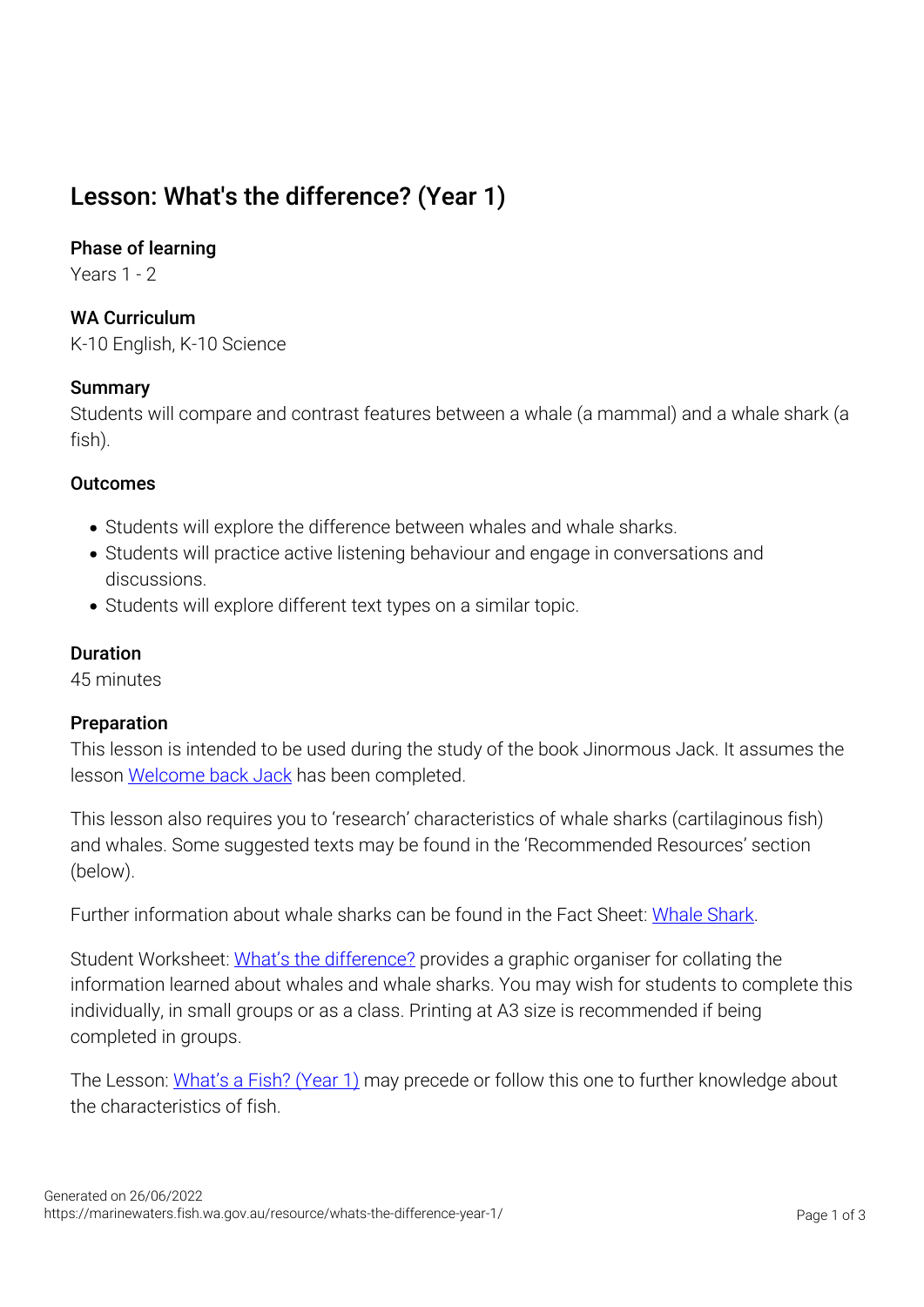## Western Australian curriculum

| <b>LEARNING AREA</b> | <b>STRAND</b>            | <b>SUB-STRAND</b>                                   | <b>CODES</b>     |
|----------------------|--------------------------|-----------------------------------------------------|------------------|
| Science              | Science<br>understanding | <b>Biological sciences</b>                          | ACSSU017         |
| Science              | Science inquiry skills   | Processing and<br>analysing data and<br>information | <b>ACSIS027</b>  |
| Science              | Science inquiry skills   | Communicating                                       | <b>ACSIS029</b>  |
| English              | Literacy                 | Interacting with others                             | <b>ACELY1656</b> |
| English              | Language                 | Text structure and<br>organisation                  | ACELA1447        |

## Steps

- 1. Engage students in a shared reading of the story Jinormous Jack. Following the reading, recap the conversation held between Jack and Joe about the fact that Jack is a fish, not a whale.
- 2. Discuss the features that Jack said made him a fish (gills and tall tail). What were the features of a whale that he identified? (blowhole and flat tail)
- 3. Engage students in a discussion about any other features that they may be aware of, specific to whale sharks or whales. Are there any features that are the same? You may find having a few informative books on marine mammals and fish handy at this point.
- 4. Using Student Worksheet: What's the difference? explain to students (if required) how to distribute information in a Venn Diagram. Allow time for students to complete the worksheet to compare the similarities and differences between a whale shark and a whale and assist as necessary.
- 5. Discuss student answers.

#### Student Worksheet

[What's the difference?](https://marinewaters.fish.wa.gov.au/?post_type=resource&p=1720&preview=true)

#### Recommended Resources

Barnes, N. 2015 Whale sharks. Abdo Kids, Minneapolis, Minnesota.